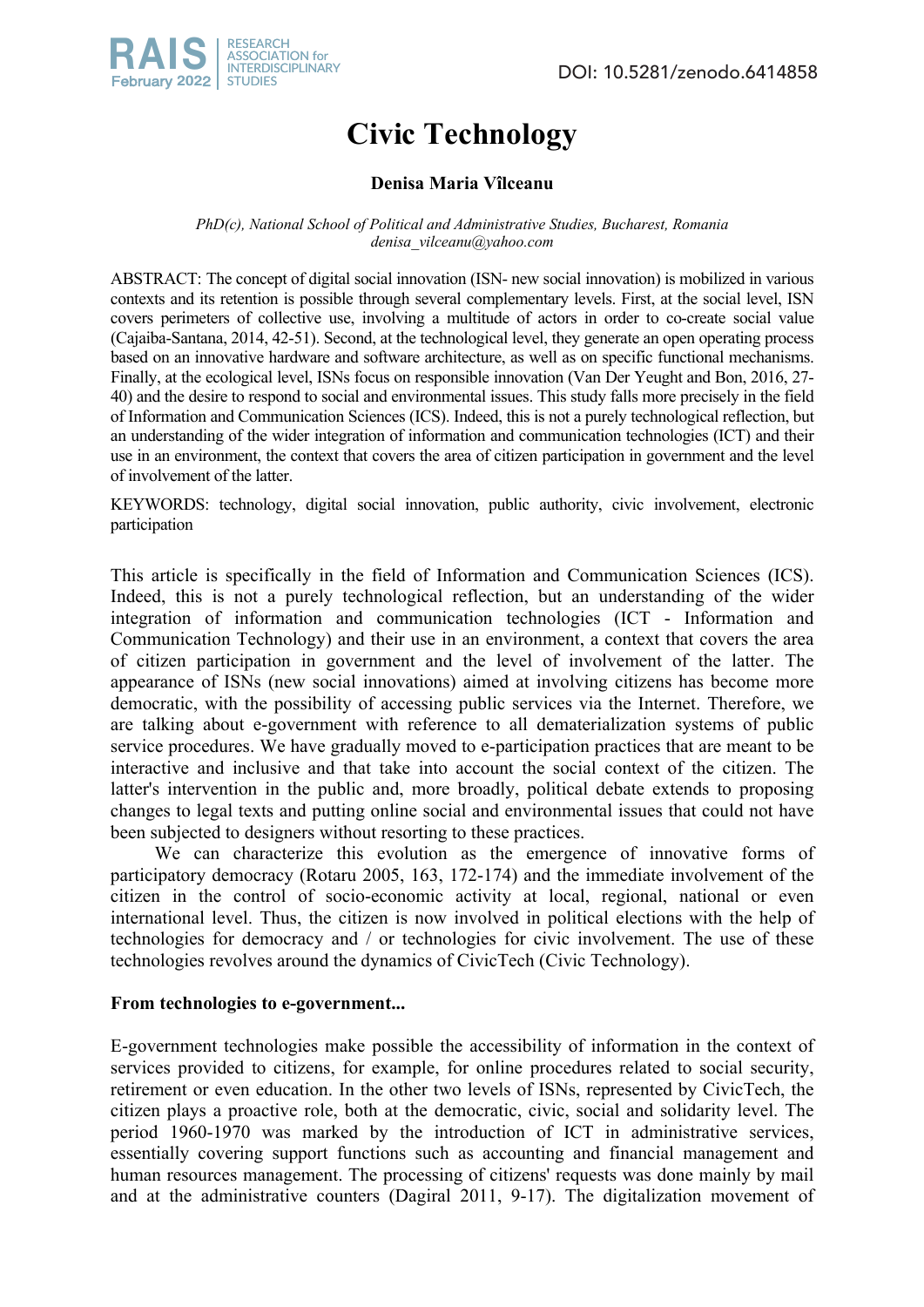administrative procedures since the 1990s has been characterized by the expansion of functional procedures both in terms of accessibility to information and in terms of archiving public administrative documents. We then witnessed the efficiency of the functional processes and the improvement of the quality of the services. Since the 1990s, the advent of web technologies has placed the citizen at the center of administrative information systems (SIA) design approaches. In addition to accessing the information he needs, the user remains able to download documents and forms. From a technological point of view, several phases must be considered: the information phase refers to online information procedures, the interaction phase is based on communication interfaces, the transaction phase is materialized by the completion of remote procedures, and the integration provides access to multiple services from a single portal (Saint-Amant 2005).

# **... to technologies for democracy and civic engagement**

Nowadays, many governments exploit ICT in e-citizen participation projects. We find in the literature a lot of definitions and fields of application around e-participation. Among the international benchmark reports, the 2016 UN e-Government in Support of Sustainable Development devoted an entire chapter to exploring the concept of e-participation and its role in creating a society qualified as inclusive. It is specified that e-participation technologies provide a framework conducive to civic engagement by involving different actors in the decision-making process (ONU 2016). According to the Digital Agenda for Europe 2020, eparticipation is based on ICT for the involvement of citizens in political decision-making. The multiplication and diversification of communication channels between leaders and citizens considerably influences e-participation approaches. CivicTech is associated with technologies to renovate democracy and improve its functioning (RANF 2016).

Collaborative projects, such as crowdfunding, prosaically have a factor that marks the desire to provide a data community that can be exploited and enriched simultaneously in a collegial manner. The classic role of actors is modified because we are in the presence of new models of social relations, based on the participation of different actors and the optimization of the knowledge generated (Howe 2006, 1-4). Citizen participation technologies encompass a social dimension that, in addition to social networks or collaboration platforms, mobilizes a whole collective approach. Electronic participation, beyond the major administrative functions, strengthens CivicTech in opening public and political debates.

We can deduce that the problem posed by CivicTech is at the level of covering an active dimension of the citizen in the democratic process, with his real and continuous participation in identifying the axes of innovation and solving the problems facing society. This concept extends the functional perimeter of what is commonly called e-government. Indeed, the concept of e-government tends to transfer public activity in its administrative dimension to the citizen. CivicTech complements this concept with its dimension of citizen participation in areas other than administrative functions. Therefore, it extends the functional perimeter to its participatory dimension of the citizen in social and community life.

### **Social cohesion practices**

CivicTech brings together interconnected actors: civil society citizens, community groups, local communities, state authorities, technological innovators, in short, all the actors responsible for its production. Some of them are united around the same social or political commitment and manage to come together and make themselves heard through digital means. Stakeholders generally mobilize to address social, economic and environmental issues that cannot be managed through traditional communication channels. The aim is to make public debate more fluid and to strengthen democracy (Logrippo 2017, 67-76). Social mediation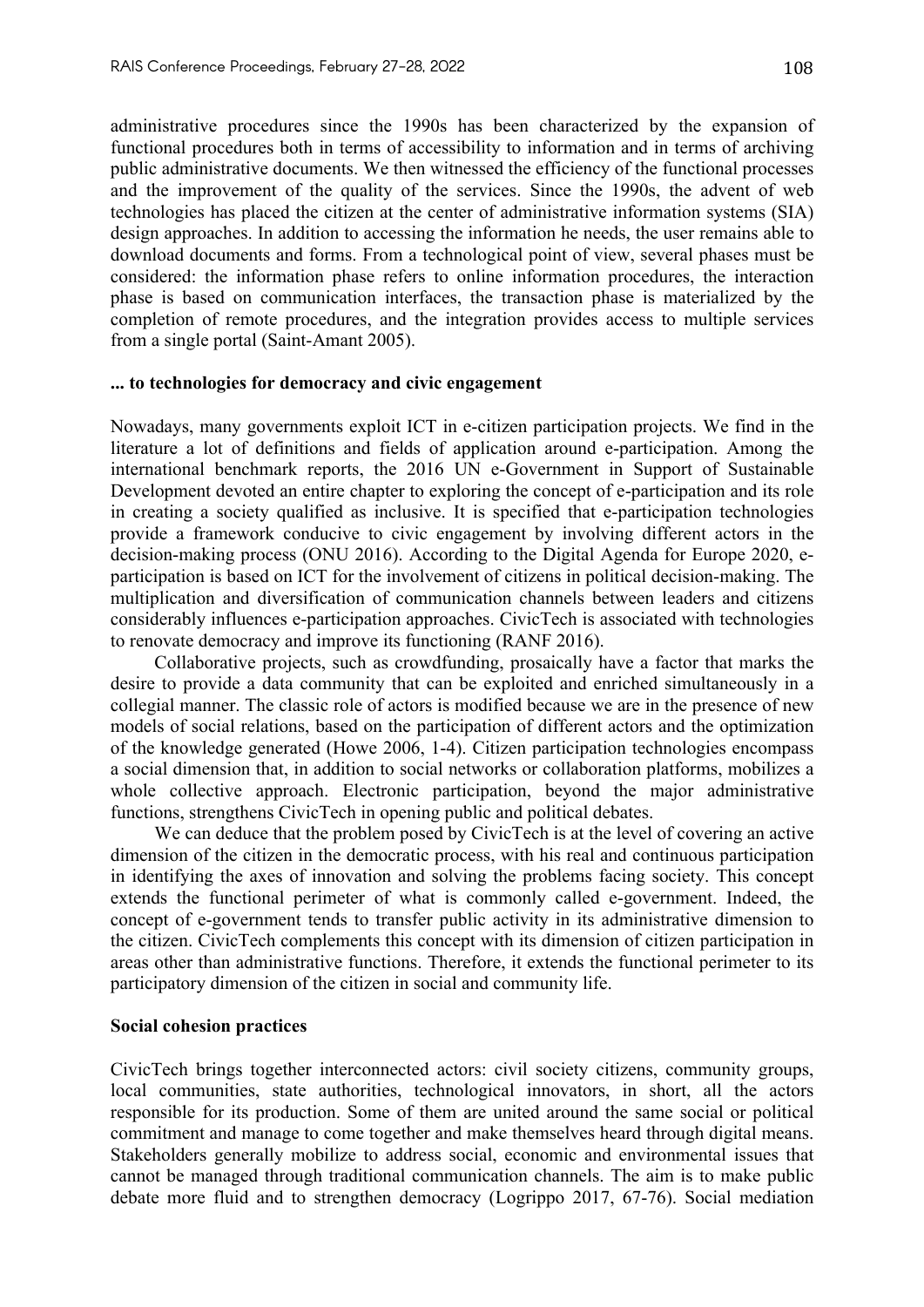practices are favorable to the establishment of places of expression of citizens for asserting positions, judging the management of public administrations, debating on current issues and general interest, developing projects with various actors, whether elected or representatives. The aim is to make governments aware of the needs of their citizens, while supporting open democracy through spaces for public consultation and social cohesion. As such, the implementation of e-participation technologies creates an immediate connection between citizens and elected officials (Macintosh 2006). The government-citizen relationship is no longer shaped by the mediations of representatives and elected officials. The dynamics of CivicTech are embodied internationally by various groups, such as the Code for America group started in the United States in 2009 or the Code4HK (Code for Hong Kong) movement developed in Asia. In France, the Open Democracy team supports missions designed to make citizens' views heard and to make visible the means and ISNs of electronic participation (Douay 2018, 117). The team focuses on OpenGov and upholds the principles of transparency by opening up public data, engaging in citizen consultation and collaboration.

Digital communication approaches have shifted from passive reception paradigm to more open and innovative features. At a time of this paradigm shift, ISNs have set themselves the task of making digital technology a facilitator of public and political debate, with the compulsion to reach as many actors as possible. These approaches are reinforced by the diversification of ISNs which, at the technical level, are based on a set of devices: mobile Internet, smartphones and tablets, cloud computing, open data, social media and big data (UNDESA 2015) and contribute significantly to the development of the administrative function and to the creation of value.

## **Electronic participation of citizens at international level**

Globally, in recent years, we have seen an improvement in e-participation practices due to the increasing number of countries providing public information through digital technology, especially open data, and the awareness of the importance of e-consultation due to the abundance of social networks and digital platforms (ONU 2016).

According to the 2016 UN ranking of the best performing e-participation countries, the United Kingdom ranks first in the world, followed by Japan and Australia, which ranks second. According to the same classification, France ranks twelfth. The level of performance was measured on the basis of three indicators, taken from the participation model. First of all, electronic information qualifies online information procedures and the means of accessing the correct information. However, this phase is crucial, because without the production, structuring and exchange of information, on a regular and continuous basis, the e-participation movement may not last over time. Secondly, e-consultation takes the form of organizing online consultations dedicated to the contribution of citizens to the political debate. In general, financial decisionmaking documents in the field of finance, followed by health and education, are the most archived and consulted sources of information worldwide (ONU 2016).

Electronic decision-making makes it possible to take opinions into account in draft laws or governance activities through the immediate involvement and direct contribution of citizens. In this regard, two representative examples are often cited, namely electronic voting projects through secure interfaces and the ranking of opinions according to their popularity on social networks. This level largely depends on the e-consultation phase, because as the process brings together active participants and generates opinions and positions, the eparticipation project can be described as effective and efficient. E-decision makes it possible to take opinions into account in draft laws or governance activities through the immediate involvement and direct contribution of citizens.

The United Kingdom, the world leader in e-participation, is the leading example in terms of strategies for openness and public transparency. Indeed, all online political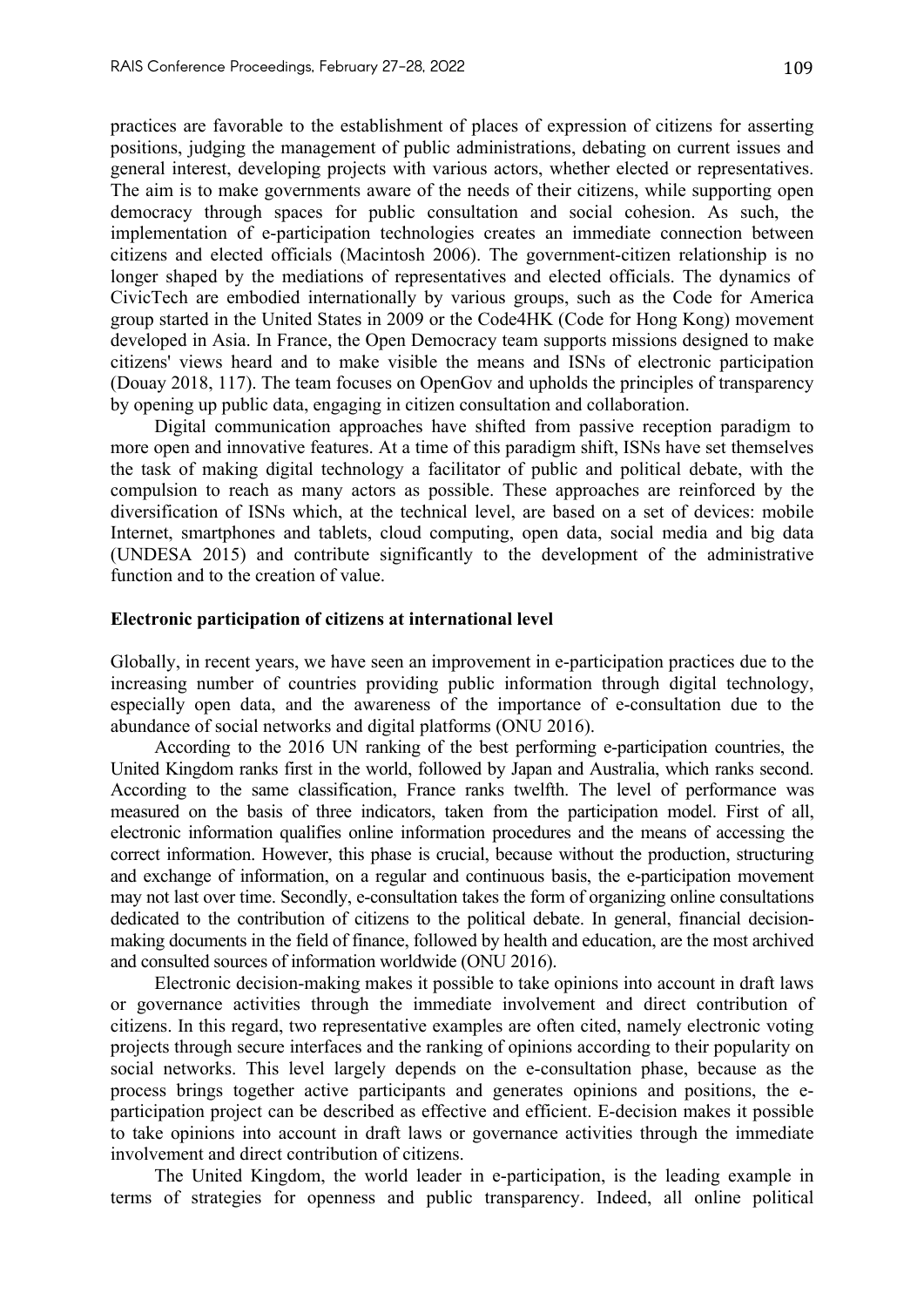documents are available on the Gov.uk platform. It provides several documents based on citizen participation, while ensuring the security of the process. The practices in this portal are structured because from the home page, users can access a publication on a political topic, formulate their opinions, follow the conclusions, as well as the government's decisions on public proposals. Finally, the portal covers all three levels of e-participation: electronic information through the publication of information and the provision of administrative documents, electronic consultation by citizens, the publication of opinions and, in particular, electronic decision-making. On this last point, it should be noted that the government informs about the changes adopted or not, while providing the necessary justifications (ONU 2016). In several countries, government platforms have been developed to provide personalized services to citizens with the ultimate goal of involving them in government. The countries in Europe are the best placed, as many of them are in the top 50 of the best performing countries globally. We can cite the example of Estonia, which ranks twenty-second in the world rankings. The country relies on an open data policy through the national portal (Osale.ee) to manage information on political debates.

## **CivicTech and the government / citizen relationship**

The digital revolution brought by ISN is accompanied by a change in technological, human and social practices. Citizens-actors are increasingly connected to the internet, mobile technologies and social networks and express their desire to be heard through the use of innovative and sometimes complex tools, even inaccessible to some. However, e-participation projects have some limitations, especially in terms of social connections.

Building indicators to qualify CivicTech, and in particular the government / citizen relationship, is a real challenge. When it comes to mapping the digital ecosystem, it is enough to refer to the instrument panel implemented by both state bodies and digital enterprises. However, many tools and projects certainly coexist, but they often remain in the experimental stage. However, assessing the real social and environmental impact is hardly a methodologically easy axis to understand. We are witnessing the formation of new dynamics that are revolutionizing traditional civic practices. It is essential to analyze three fundamental principles which are openness, accessibility and dependence when dealing with the issue of dynamics and interactions. Through the principle of openness, the exchange of knowledge is encouraged by creating common spaces for digital information. At this level, we need to question the principle of digital openness and its degree of emphasis on more strategic and tactical issues. We note that the UK has an information hub that integrates all phases of eparticipation. This puts it at the top of the list of the best performing countries in the world in 2016. Although France has a diverse infrastructure, organized around websites, platforms, social networks, digital tools and mobile applications, it is in the position twelfth in the ranking. We can postulate, from an exclusively digital point of view, that this is correlated with the implementation of disparate devices, with a lack of active e-participation project.

The principle of digital accessibility must be seen with a double variation: a digital dimension related to adapted socio-technical devices and a human dimension that falls under the competence of the actors. It is clear that the use of ICT in general, and CivicTech in particular, promotes the inclusion of certain active actors, but instead generates situations of exclusion, because we fail to reach the entire population, ie the normal citizen. The phenomenon of digital exclusion is associated with a lack of knowledge of the digital world and with limited or non-existent knowledge and know-how in the use and acquisition of ISNs. Likewise, difficulties in having adequate and advanced tools or accessing the Internet, specialized platforms and the principle of trust designate the logging action, as well as its results. CivicTech provides a framework conducive to social networking, in which users have the status of actors or contributors to the functioning of the democratic system. We can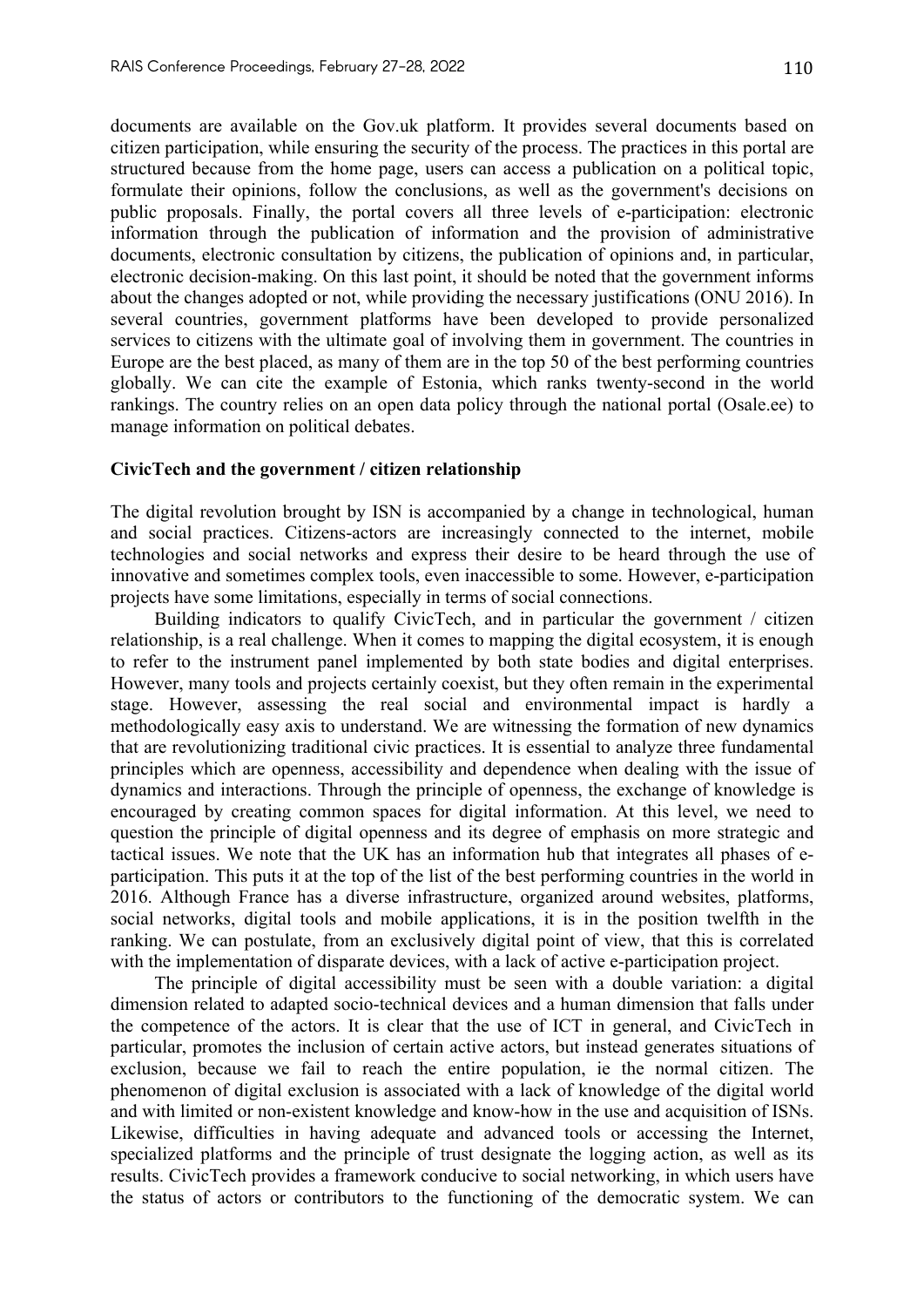deduce that only the principle of openness remains partially satisfactory through CivicTech. This coverage is limited to certain countries.

### **What is the role of the state and public authorities?**

The success of e-participation procedures is not intrinsically linked to digital innovations. The whole question of the role of the state remains open. How is it informed about the measures and their relevance? How best to involve citizens in political decisions? We will agree here that the success of e-participation projects depends on the commitment of the state and its ability to create a favorable and adequate framework to ensure the proper functioning and this, at all levels, from the e-information and e-consultation phase until, ideally, the electronic decision-making phase. Eparticipation policies emerge at the local level, from which the needs of citizens derive, and emanate the choice of tools and their mode of administration. Therefore, we must focus, above all, on the level of local power which is by definition the axis closest to the citizen. Likewise, partnerships with private sector actors should be encouraged through social programs and crowdfunding actions. At the level of the strategic axis and governance, the success of eparticipation projects does not require raising more challenges (ONU 2016). Among them, we mention the definition of a clear and realistic vision of the role of citizens, their participation and the added value created, as well as the place of e-participation tools, their characteristics and limitations. The inclusion of e-participation activities in a methodological and legal framework must also be clearly identified. The actions also result in the development of training programs for users, whether they are civil society actors, citizens' representatives or administrative agents. It goes without saying that for the latter, it is necessary to instil a mentality based on the one hand, on a public service-oriented state of mind and, on the other hand, on a digital culture. In addition, in order to make progress in e-participation, efforts must certainly be made in the areas of einformation and e-consultation, but the e-decision component remains the most difficult to achieve. In addition, this is the most sensitive and strategic stage and therefore the most difficult to assess, especially with regard to the issue of citizen feedback and its use by public authorities.

#### **Conclusions**

Much more appropriate seems to be the direct and clear correlation between the quality of work of an administration, which means the expectations of the people administered, with the level of civilization. Such an understanding of social phenomena requires a shift from an arbitrary approach to a scientific, conscious approach. This presupposes the existence of a rigorous assessment of the state and evolution of a local community. If local development expresses the purpose of such an approach, a true equation of state of the local community and, at the same time, the general framework of analysis, then the areas of local development are key perspectives for measurement and strategic action.

We believe that more attention should be paid to those who design, implement, run, troubleshoot and expand government online services, both centrally and locally. From the small number of relevant studies on this topic, we can say that the main problems of IT specialists in local public institutions are quite similar in different countries and at different administrative levels.

#### **References**

- Cajaiba-Santana, G. 2014. "Social Innovation: Moving the field forward. Aconceptual framework." *Technological Forecasting and Social Change,* 82.
- Dagiral, E. 2011. "Electronic Administration". *Communications,* vol. 88.

Douay, N. 2018. *Urban Planning in the Digital Age.* Paris Diderot University.

Howe, J. 2006. "The rise of crowdsourcing". *Wired magazine,* no, 14/6. https://www.wired.com/2006/06/crowds/.